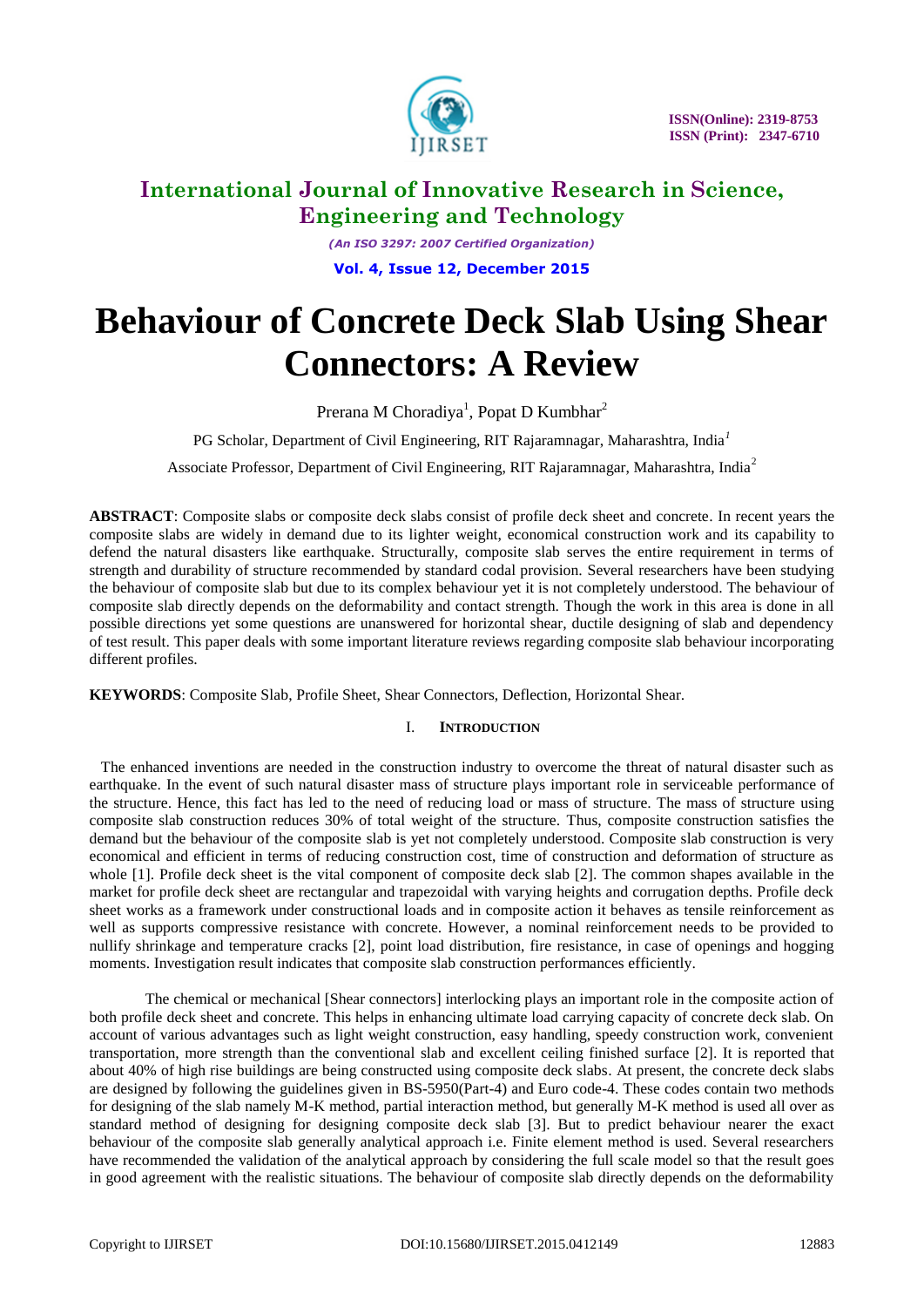

*(An ISO 3297: 2007 Certified Organization)*

#### **Vol. 4, Issue 12, December 2015**

and contact strength. For contact strength mechanical interlocking proves to be a firm option in case of interlock popularly known as shear connectors. As concrete is not completely confined with the steel it may give rise to the slip and initial stain at the interface while vertical uplift will be observed if there is no proper interlocking. In the current paper the past research on composite slab is studied thoroughly to determine the gap of information to be investigated. To build a correlation between the past and predicted wok we need to know the background of the topic. Hence the following points will help us in understanding the composite slab.

#### A. **COMPONENTS OF COMPOSITE SLAB**

A composite slab consists of profile deck sheet, interlocking part and concrete. All these constituents play an important role in behaviour of composite slab and also composite actions. For composite action to take place the slab profile deck sheet should transfer longitudinal shear through the interface for which proper interlocking arrangements are required. In market there are numerous design of profile sheet available with large options for generating proper interlocking in form of mechanical or chemical bonding.

#### I.A.1 PROFILE SHEET

Profile deck sheet is formed by rolling cold forming structural steel using rollers with different corrugation depths show in fig.1. The strength of sheet depends on the art of designing the depth of the corrugation so that strength is increased with maximum effective width of the coil. The profile sheet is broadly divided in the two categories they are open though and re-entrant profiles and are designed using Euro Code and British Standards.



Fig. 1 Some Common Designs of Profile Sheet of Open Through Type

To increase the strength of the sheet usually ribs and stiffeners are designed. Numerous designs of profile deck sheet are available with different capacities and choice of the sheet depends on its target length required capacity and stiffness. In composite slab construction the profile deck sheet resist the constructional load and also supports weight of wet concrete. Profile deck sheet acts as positive as well as negative reinforcement during the composite action phase. However, in ode to encourage the composite action the sheet layout is modified with desired embossment.

The profile sheet should be designed by using guidelines in BS5950-6 or Euro code. In order to utilize the profile sheet in composite slab construction its design should satisfy the deflection criteria specified in BS 5950-4 and Eurocode-4. Embossment and indentations should not be considered while calculating cross sectional properties [4]. Deflection of the profile sheet should not exceed  $\left(\frac{L_p}{180}\right) but \leq 20mm$  in case where pounding effect is not considered and  $\left(\frac{L_p}{130}\right)$  but  $\leq 30$ mm in case of pounding effect. Pounding effect is considering additional weight of concrete due to the deflection of sheet while calculating deflection [4].

#### I.A.2 SHEAR CONNECTION

Shear connection bonding between the profile sheet and concrete is necessary to transfer longitudinal shear and thus result in composite action. The bonding can be chemical, mechanical or frictional interlocking. Direct connection of profile sheet and concrete without any interlocking is prohibited by the standard codal guideline. They suggest using either any of the provision or combinations of the chemical mechanical or frictional mechanical interlocking etc. Generally mechanical interlocking is used in practice as embossment, welded studs or modifying sheet with ribs deformation at the end. Chemical interlocking is poor as compared to the other interlocking as it does not allow the complete confinement in profile sheet and concrete.

Design of shear connector as per codal provisions should act as end anchorage for simply supported slab and connect the slab to the beam [4]. The stud should also fulfil all the criteria a given bellow.

$$
\begin{array}{l} F_a \leq P_a \\ F_b \leq P_b \end{array}
$$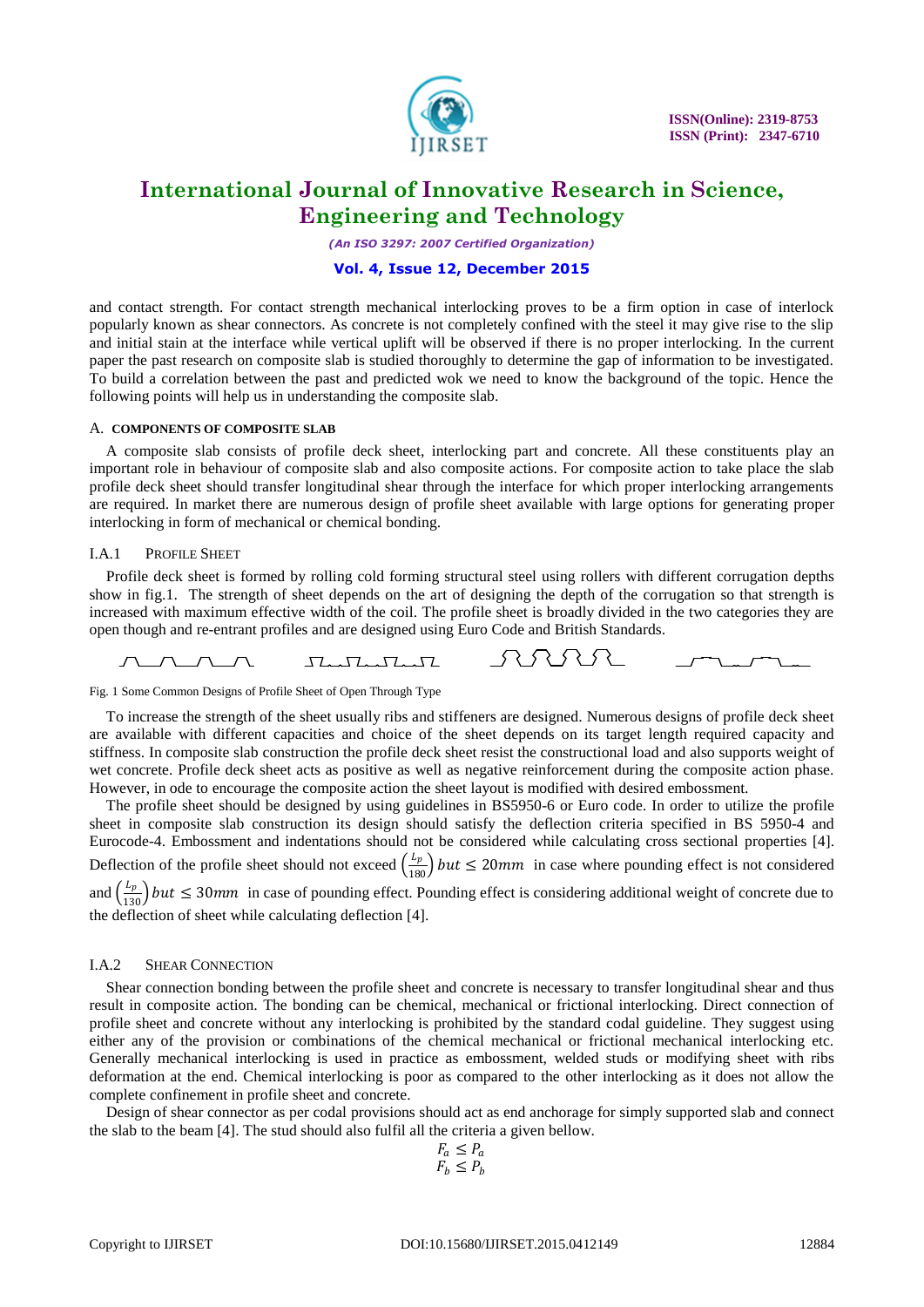

*(An ISO 3297: 2007 Certified Organization)*

**Vol. 4, Issue 12, December 2015**

$$
\left(\frac{F_a}{P_a}\right)^2 + \left(\frac{F_b}{P_b}\right)^2 \le 1.1
$$

Where,

 $F_a$ - End anchorage force per shear connector.

 $F_b$ - Beam longitudinal shear force per shear connector.

 $P_a$ - End anchorage capacity per shear connector

 $P_b$ - Capacity per shear connector for composite beam design in accordance with BS 5950-3.1:1990.

#### B. **EXISTING METHOD FOR ANALYSIS AND DESIGN OF COMPOSITE SLAB**

Now the analysis and design of the composite slab is done with the available guidelines in British standards and European code but yet the guidelines are not incorporated in Indian standards. European code gives the freedom to design the composite slab by M-K method or partial interaction method as per the purpose of design but British standard is based on the M-K method.

#### I.B.1 M-K METHOD

Porter and Ekberg in 1976 proposed method for resisting longitudinal shear based on standardise semi empirical formulae, which are obtained from finding correlations between experimental test results and calculated normal shear strength popularly known as M-K method. Generally worldwide this method is used to design composite slab with elastic-plastic behaviour. For elastic behaviour i.e. there is direct relation between longitudinal shear and vertical shear the equations are simple and do not need semi empirical approach for design. In M-K method, 'M' is mechanical interlocking and 'K' is fiction between the profile deck sheets and can be found by the full scale experiments. These values are given by the manufacture foe the profile sheet. The value of M and K varies with the profile sheet, slab size but generally values are given by profile sheet manufacturer.



Fig. 1 a - Experimental evaluation graph of the m and k values. b – Arrangements for the experiment.

According to Eurocode-4 we can find longitudinal shear as [5],

$$
V_{Rd} = \frac{bd_p}{\gamma_{vs}} \left( \frac{mA_p}{bL_s} + k \right)
$$

Where,

 $A_p$ - Nominal cross section areas of steel profile sheet.

m and k Values are taken in  $N_{mm2}$  from m-k line as shown in fig. or generally given by manufacturer of the profile deck sheet.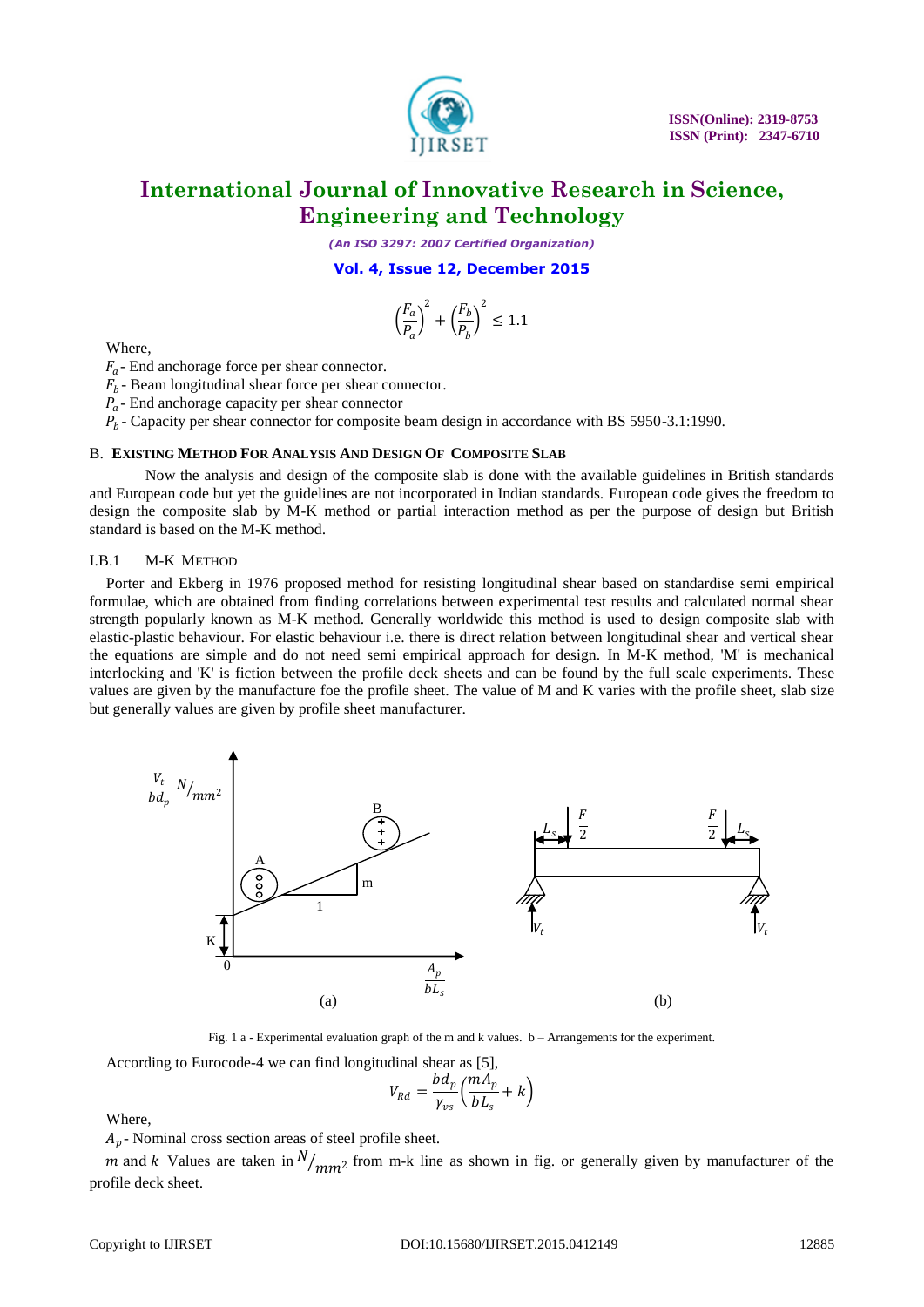

*(An ISO 3297: 2007 Certified Organization)*

**Vol. 4, Issue 12, December 2015**

 $\gamma_{vs}$ - Partial safety factor.

According to BS code 5950 part 4 the longitudinal shear is defined as [4],

$$
V_s = \frac{B_s d_s}{1.25} \left( \frac{m_r A_p}{B_s L_v} + K_r \sqrt{f_{cu}} \right)
$$

Where,

 $A_p$ - Cross sectional area of profile steel sheet.

 $B_s$ - Width of composite slab.

 $d_s$ - Effective depth of slab to the centroid of the profile deck sheet.

 $f_{cu}$  - Characteristic concrete cube strength.

 $K_r$  and  $m_r$  – Empirical parameter in  $N/_{mm^2}$ .

 $L_v$ - shear span of composite slab.

#### I.B.2 PARTIAL SHEAR CONNECTION (PSC)

This method gives an alternative to the composite slab design for M-K method only when the slab design is needed to be the ductile behaviour o whee slab is used for large span. With reference to the work done by Shark and Brekemans rules where preliminary set for partial interaction method. As concrete is not completely confined with the profile deck sheet it is assumed that there is partial connection between sheet and concrete. The exact amount of the connection can be calculated using plastic theory block diagrams and equation the equations of stress will give the exact relation of shear at the interface. Thus it will help in estimating the ultimate moment capacity of the composite slab. Due to partial confinement between two layers there is complete redistribution of the longitudinal shear before reaching to the ultimate moment capacity. Mean of longitudinal shear redistribution will give the exact longitudinal shear strength of the connection. This method is defined in only Euro Code and not interpreted in BS standards [5].



Fig. 2 Partial Interaction Design Diagram

The degree of shear connection is the ratio of compressive force in concrete to compressive force in concrete for full shear connection.

$$
\eta = \frac{N_c}{N_{cf}}
$$

Where,

 $\eta$ - Degree of shear connection.

 $N_c$ - Compressive force in concrete.

 $N_{cf}$ - Compressive force in concrete for full shear connection.

Now ɳ varies from 0 to 1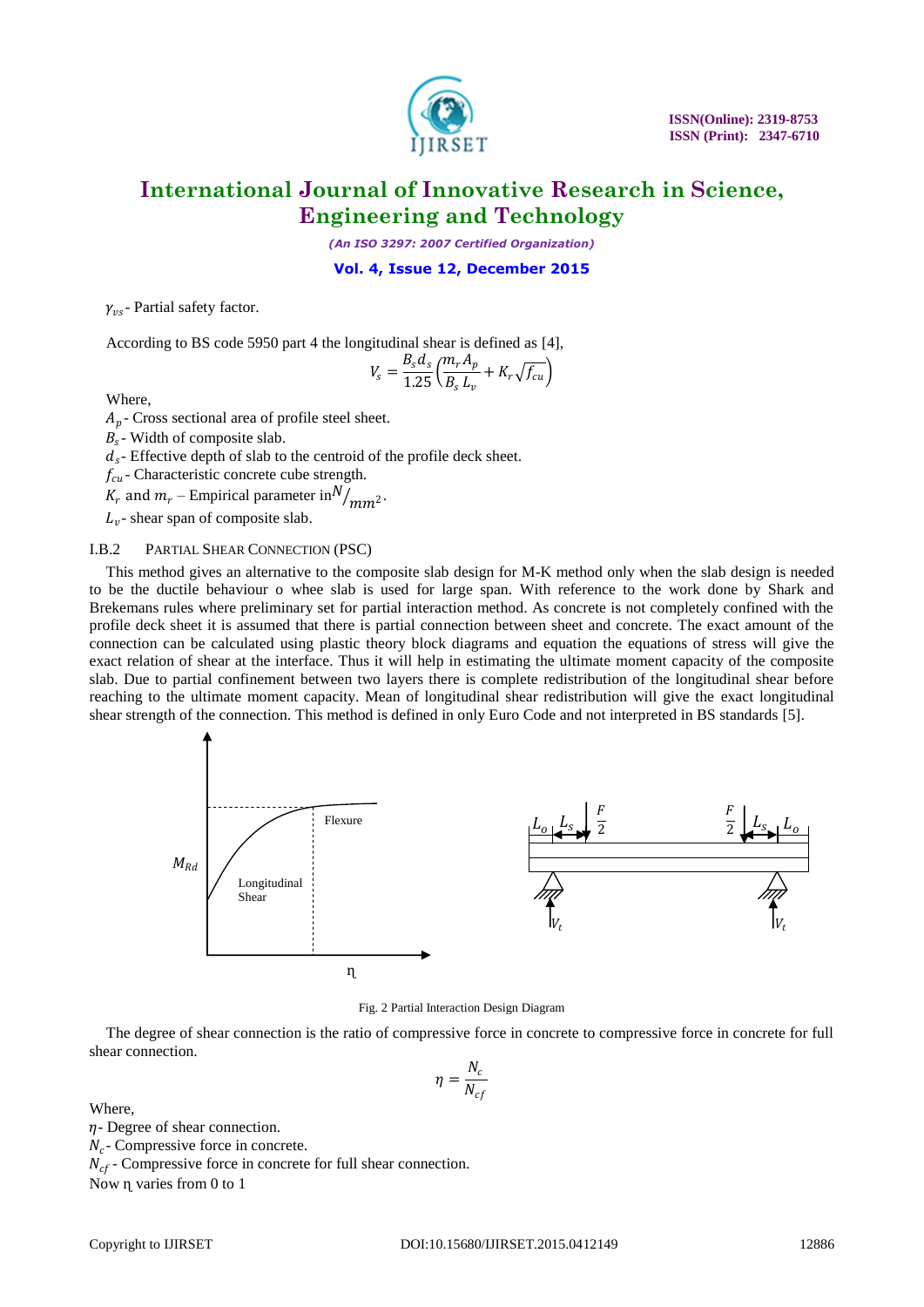

*(An ISO 3297: 2007 Certified Organization)*

#### **Vol. 4, Issue 12, December 2015**

 $η = 0$ , no shear connection and composite action is absent. Resistance to the longitudinal shear is provided profile sheet alone,  $η = 1$ , there is full shear connection and complete redistribution of longitudinal force is done for composite action,  $0 \lt \eta \lt 1$ , partial shear connection. The amount of shear varies generally in graphical form as shown in fig bellow: By excluding effect of support reaction the longitudinal shear strength can be given as,

$$
\tau_u = \frac{\eta_{test} N_{cf}}{b(L_s + L_o)}
$$

Where,

 $\eta_{test}$  - Degree of freedom from test. b- Width of slab. Ls - Shear span. Lo - Overhang length. Now after considering the effect of reaction we can redefine the above equation as

$$
\tau_u = \frac{\eta_{test} N_{cf} - \mu V_t}{b(L_s + L_o)}
$$

Where,

μ- Friction coefficient.

V<sub>t</sub>-Support reaction.

*Case 1- Full Shear Connection* 

**a-Neutral axis in concrete** 



Fig. 3 Plastic Theory Stress Distribution for Neutral Axis in Concrete Zone for Sagging Moment

As there is full shear connection therefore, compressive normal force in concrete flange can be given as,  $N_{cf} = N_p = A_p f_v$ 

Where,

Ape - Effective cross-sectional area of profile deck sheet.  $F_{yp,d}$ - Yield strength of profile deck sheet.

The depth of neutral axis is given as,

$$
X_{na} = \frac{N_{cf}}{0.85 f_{cd}} \le h_c
$$

Where,

 $f_{\rm cd}$  - Compressive strength of concrete

h<sub>c</sub>- Depth of concrete layer

Now the design moment of resistance equation can be written as,

$$
M_{Rd} = N_{cf} \left( d_p - 0.5 X_{na} \right)
$$

Where,

 $d_p = h - e$  - The distance between extreme fibres of concrete to the centroid distance of the profile deck sheet.

#### **b-Neutral Axis In Profile Sheet**

Neglecting the compressive strength within the rids, design compressive force in concrete can be given as  $N_{cf} = 0.85 f_{cd} bh_c$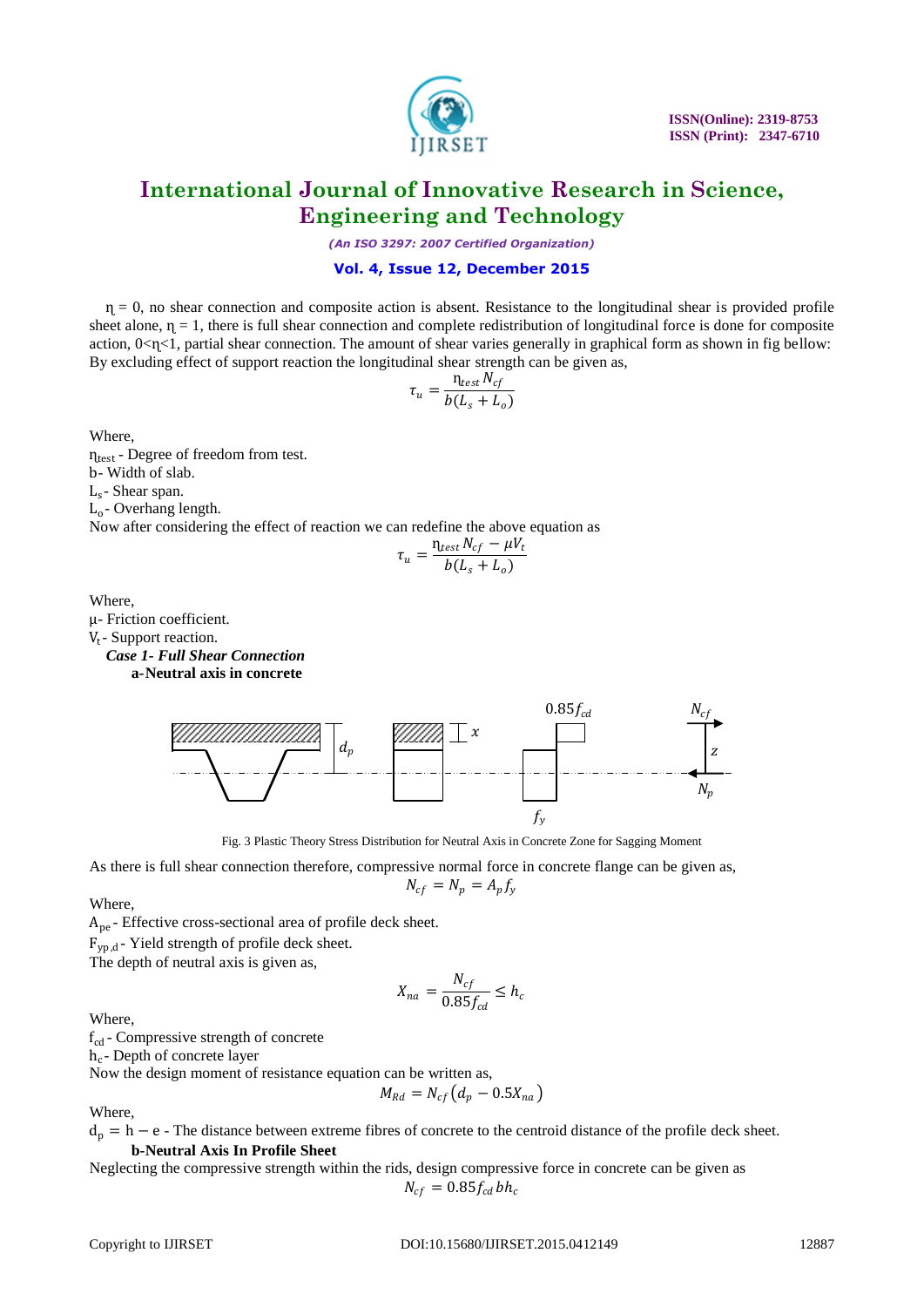

*(An ISO 3297: 2007 Certified Organization)*

#### **Vol. 4, Issue 12, December 2015**

As we know,  $A_p f_y < 0.85 f_{cd} bh_c$  so we can say that profile sheet have some resistance to bending and hence we can reduce plastic moment resistance can be given as,



Fig. 4 Plastic Theory Stress Distribution for Neutral Axis at Steel and Concrete Interface for Sagging Moment

$$
M_{pr} = 1.25 M_{pa} \left( 1 - \frac{N_{cf}}{A_p f_y} \right)
$$

Where,

 $M_{pa}$  - Design value of plastic moment

Hence actual design moment of resistance for composite slab can be given as,

Where,

$$
z = h - 0.5h_c - e_p + \left( \left[ e_p - e \right] \frac{N_{cf}}{A_p f_y} \right)
$$

 $M_{Rd} = N_{cf} z + M_{pr}$ 

z- Lever arm

ep - Distance from bottom to the plastic neutral axis

#### *Case 2- Partial Shear Connection*

In this case there is no full connection so the compressive force in slab can be given as  $N_c = \tau_{uRd} bL_r \leq N_{cf}$ 

Where,

$$
\tau_{uRd} = \frac{\tau_{uRk}}{\gamma_{vs}}
$$

 $\tau$ <sub>uRd</sub> - Design shear strength

 $\tau_{\text{uRk}}$  - Characteristic shear strength

γvs - Safety factor

Lx - Distance of section from the support

Hence reduced moment of resistance can be written as,

$$
M_{pr} = 1.25 M_{pa} \left( 1 - \frac{N_c}{A_p f_y} \right)
$$

Now actual design moment of resistance is given as

$$
M_{Rd} = N_{cf} z + M_{pr}
$$

Here,

$$
z = h - 0.5h_c - e_p + \left( \left[ e_p - e \right] \frac{N_c}{A_p f_y} \right)
$$

z- Lever arm

ep - Distance from bottom to the plastic neutral axis

#### C. **COMPOSITE ACTION AND BEHAVIOUR OF THE COMPOSITE SLAB**

The behaviour of the composite slab can be seen in three phases in construction phase the sheet should support the wet weight of concrete in composite slab phase the imposed load should be property distributed to the beam and in composite beam phase the beams joined with the shear connectors to the slab should support the imposed as well as transverse load. The composite slab should support both negative and positive moment. The negative moment due to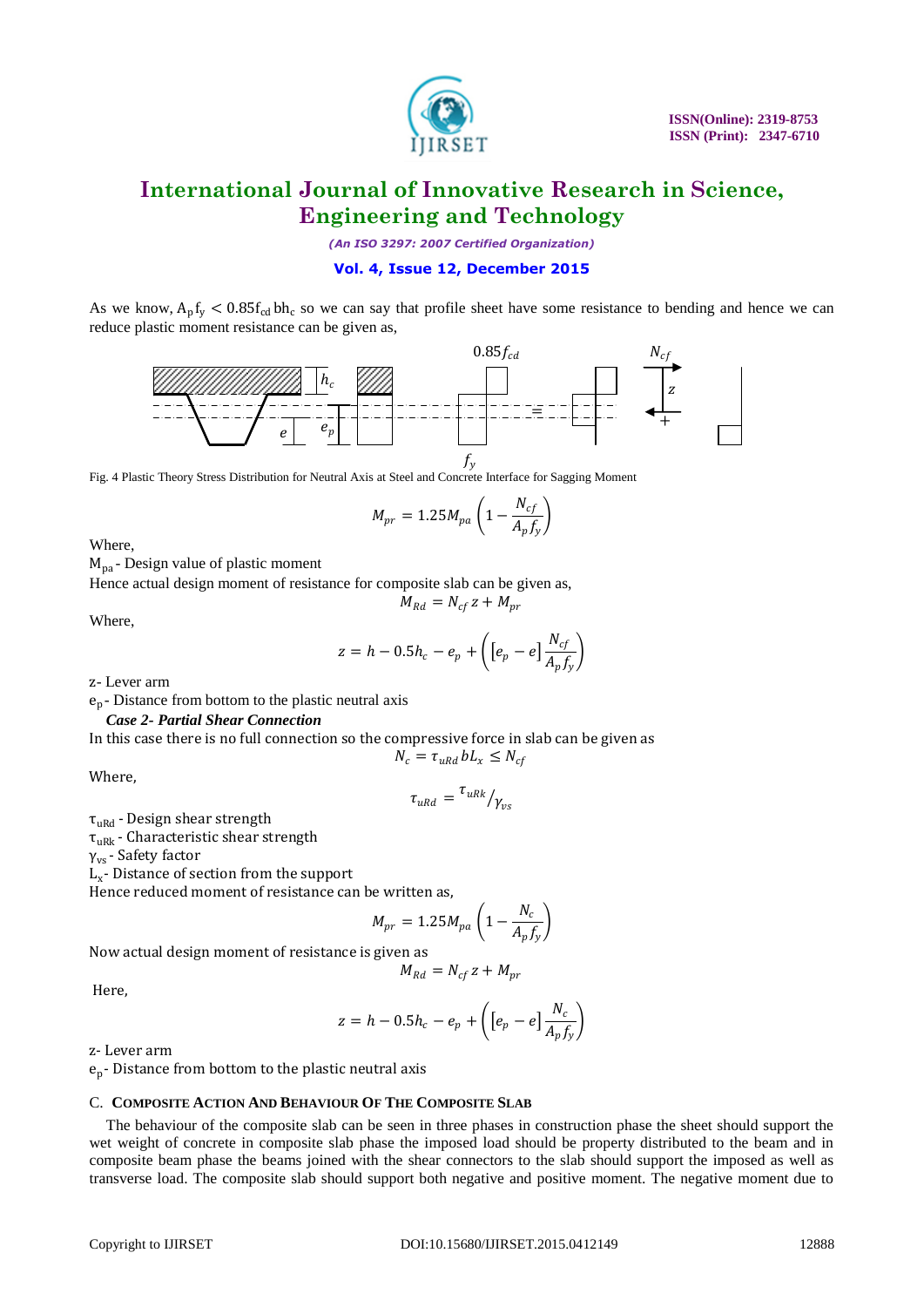

*(An ISO 3297: 2007 Certified Organization)*

#### **Vol. 4, Issue 12, December 2015**

self weight is carried by deck alone. The positive moment in the slab is supported by cross-section area of the profile sheet [2].

The main constituent that results in the ultimate strength of the slab is horizontal shear, contact strength and deformability. Horizontal shear depends on factors which include the shape of steel deck profile, type and frequency of embossment, thickness of steel sheeting, arrangement of loads, length of shear span, thickness of concrete, strain in the steel sheeting, support fiction, natural clamping due to curvature under bending and type of end anchorage [6]. The statistic plot horizontal shear bond stress verses end slip gives correct interpretation of the interaction behaviour between steel and concrete. The property of horizontal shear can be tested by push out test, pull out test, slip block test. Contact strength is mainly depended on the mode of interlocking it may be either mechanical or chemical interlocking. Generally mechanical interlocking i.e. shear connectors is used on the large scale in practice.

#### D. **BEHAVIOUR OF SHEAR CONNECTORS UNDER LOADING**

Composite action is the heart of the design to ensure this headed stub shear connector is used. Dimension of headed stub shear connectors geometrics and direction of profile sheeting reinforcement area and position compressive strength of concrete and location of the stud within the ribs of the profile sheeting these all factors will decide the behaviour of the headed stud [7]. Capacity of shear connectors and load slip behaviour of shear connector is determined by the push out test. The main role of shear connectors is to transfer the longitudinal shear which depends on strength of shear connectors and resistance of concrete slab against longitudinal cracking induced by high concentration of shear forces [8]. The change in position of the shear stud is led by the stiffing rib of the modern profile. It is placed either at favourable or unfavourable side of the rib [9]. As there is lager zone of concrete under compression in front of the favourable stud in its load bearing direction than the compressive zone behind it hence stud on favourable side is stronger than on the unfavourable side. Stud placed on the side of the stiffener away from the mid-span is favourable side while stud place close to mid-span is on unfavourable condition. Favourable position of stud is generally recommended by many codes of design. The stud in favourable position showed less ductile load slip behaviour then the unfavourable stud position. The failure mode for unfavourable stud was rib punching and eventual tearing of the steel deck and foe favourable it was observed concrete cone failure. The headed stud is influence by profile sheet strength in unfavourable condition and by concrete strength in favourable condition.

#### E. **FAILURE MODES PREDICTED FROM THE PAST RESEARCH**

Now the failure patter generally observed is described in four types of failure as shown in fig-5 [11].



Fig -5 Failure Modes of Composite Slab

#### (1) Flexure Failure

This failure is seen due to the bending action in the slab. The moment once reach its ultimate capacity at the critical condition. We can see minor vertical slip is observed at the edge the profile. At the plastic regain yield is observed and concrete is crushed but the longitudinal bond between the two components is safe.

(2) Longitudinal Shear Failure Or Horizontal Shear Failure

This failure is seen when the composite slab reaches to ultimate position for caring normal shear any more. This ends up with the composite action between steel and concrete completely which results in sudden rise in deformation of slab.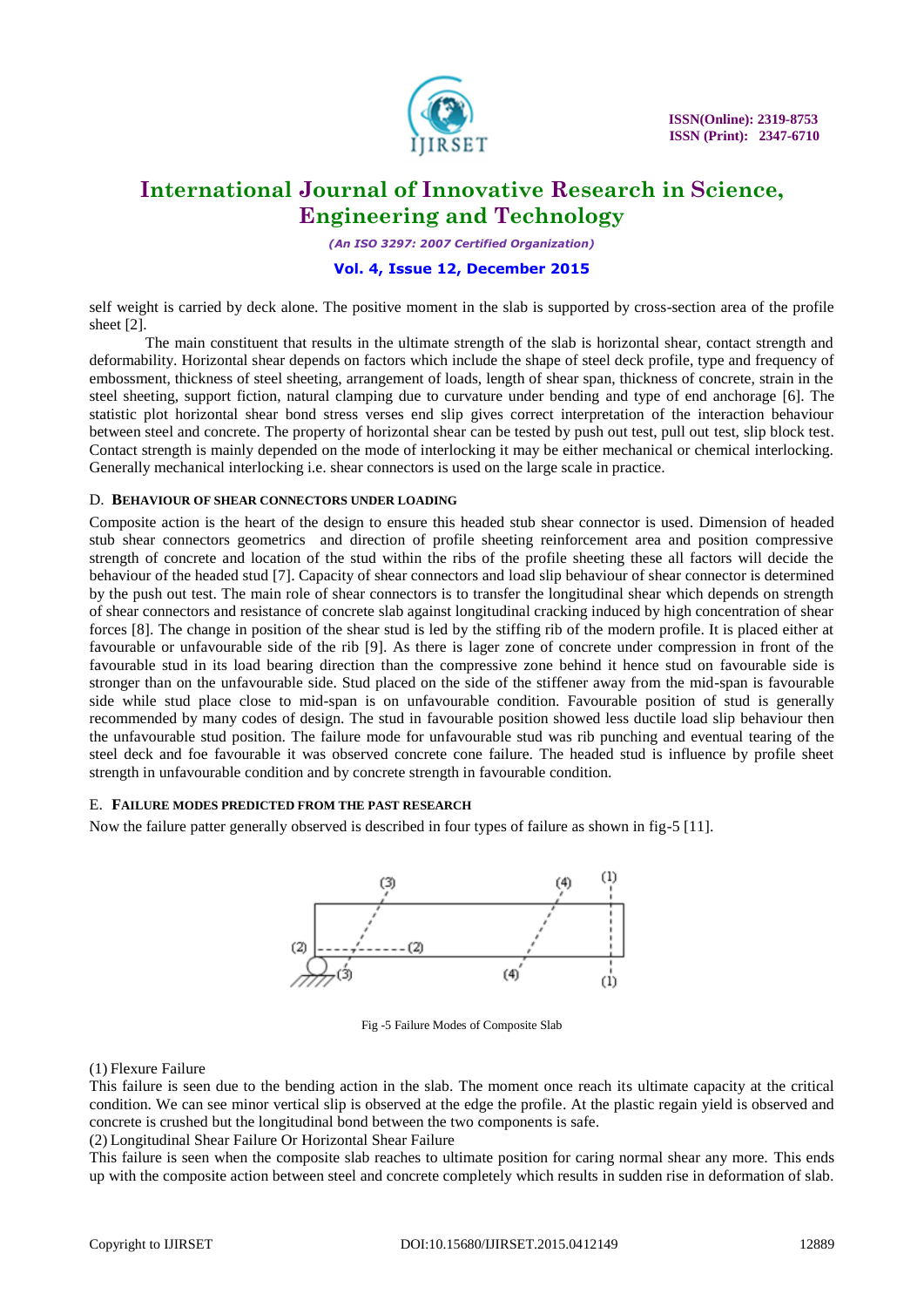

*(An ISO 3297: 2007 Certified Organization)*

#### **Vol. 4, Issue 12, December 2015**

The slip occur horizontally between the interface of concrete and profile which resembles the separation bond between concrete and steel after the failure the section acts differently with two different material without any contact separately. (3) Vertical Shear Failure

When the depth of slab is relatively small than its length, failure may occur. In this type we observed the diagonal slips at support similar to normally we design the slab for ultimate moment by the limit state method but during failure it hardly reach the ultimate moment because shear is proceeding.

(4) Punching Shear Failure

Composite slab is not good in bearing concentrated load. In this case researcher observed that the concentrated load will cause the conical slips under the loading. The behaviour of these cracks is due to tension followed by loss of bond between concrete and steel.

#### II. **RELATED WORK**

**Wang Yu Hang and NIE Jian Gua, (2015)** [11], studied theoretical model for ultimate load carrying capacity of composite slabs cast with profiled steel sheets considering the relation between ultimate moment carrying capacity of the section and tensile force resisted by the profile deck sheet. Analytical study was carried out by considering two span continuous slabs subjected to one point load, two point load and uniformly distributed load. Based on the developed stress diagram an equation was derived for all these three cases. The study was also carried out by experimentally testing the specimens considering same loading conditions to validate the theoretical work. The investigators state that the results of other, analytical and experimental study are found to be similar. It is recommended that though the M-K method is convenient for designing the composite slabs, it cannot be used for direct practical approach it is repetitive in nature and this tends to uneconomical design. Hence, in this paper researcher suggested an alternative method for calculating ultimate load carrying capacity of the composite slab known as simplified calculation method. The method is based on the dimension less parameters considering both flexure and longitudinal failure but can be used only in case of uniformly distributed loading condition.

**Baskar R Antony Jeyasehar C, (2012)** [12], studied the behaviour of composite deck slab analytically as well as experimentally. The finite element analysis of slab was carried out using ANSYS 8 software. The composite slab specimens of 3200mm x 645mm were tested by providing simple supports and considering L/4 shear span (i.e. two line loading test set up). Three different types of composite slab specimens were prepared. (i) Specimens with profile deck sheet possessing embossment, (ii) specimens with profile deck sheet possessing embossment as well as stud shear connector and (iii) specimens with profile deck sheet and shear connector. The results of ultimate loading carrying capacity were determined and compared with values obtained for control composite deck slab specimens. The results indicate that the specimens with embossed of profile deck sheet showed 13% increase while specimens with embossed profile deck sheet and shear connector showed 54% increase and specimens with profile deck sheet with shear connectors showed 36% increase over the controlled specimens. However, the ultimate load carrying capacity of the slab specimens as determined analytically and experimentally was found to be approximately same.

**Shiring Chen and Xiaoyu Shi, (2011)** [13], studied the shear bond mechanism of composite slab using nonlinear contacts at the interface of the profile and concrete, as the concrete is not completely confined with the profile deck sheet. The researchers have carried out the analysis of full scale specimens using finite element based ANSYS software to predict the behaviour of composite slab under uniform loading. The analytical and experimental results indicated similar failure loads for composite slab. The investigators conclude that the initial fine cracks in the composite slab are responsible for shear debond between concrete and profile deck sheet. However, the shear bond exists till the failure in the area of the shear span. Further, the investigator states that the longitudinal shear failure occurs in composite slab as composite action at the interface comes to an end. The sudden drop in the load was seen at the moment the composite slab fails but it was observed as the shear span increases the longitudinal resistance capacity of the composite slab is decreases.

**M A Bardford** *et al***, (2011)** [14], studied the long term effect due to shrinkage of concrete which will result in initial indirect strain in composite slab as creep in concrete is observed in initial stage after casting. The researcher derived a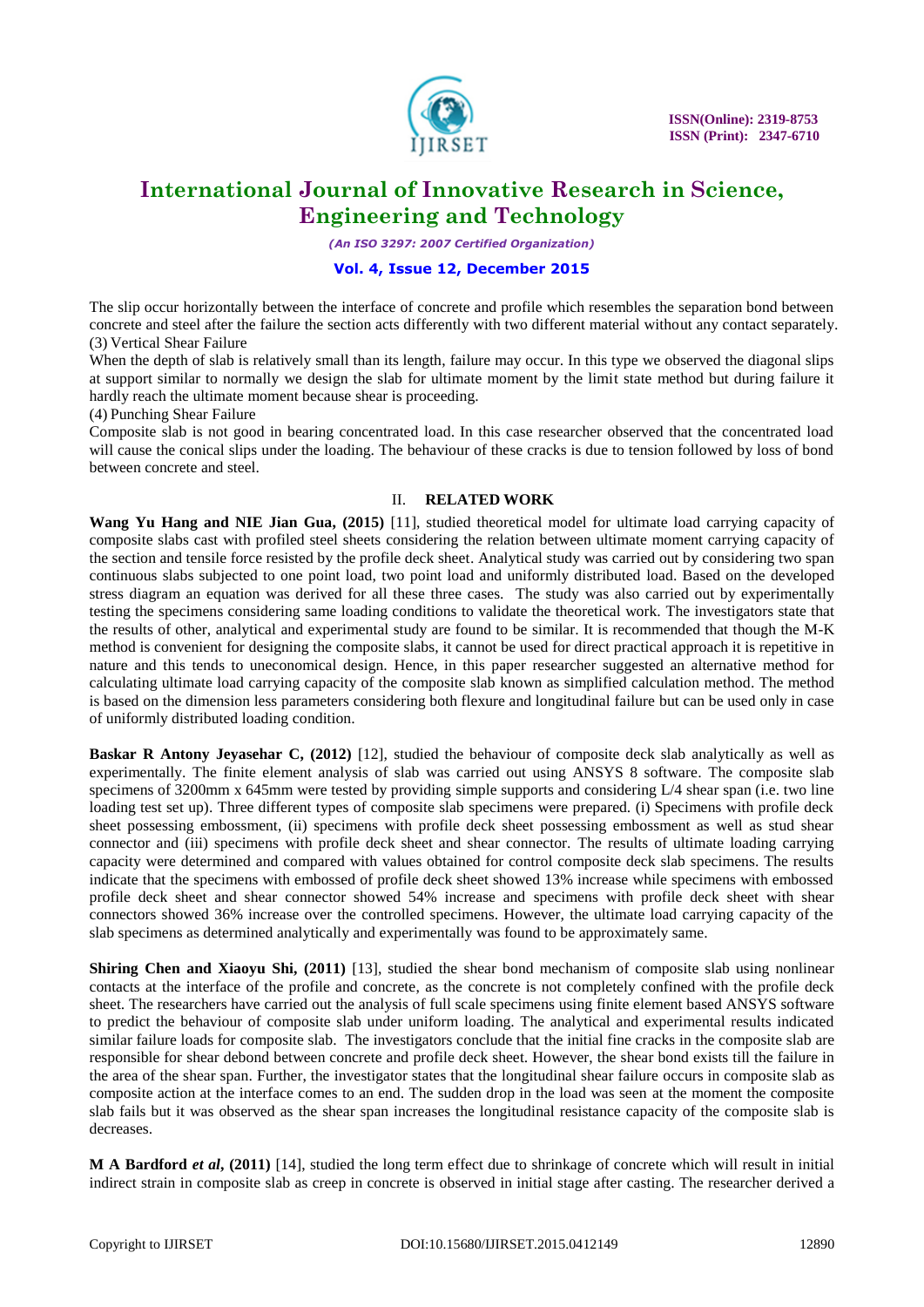

*(An ISO 3297: 2007 Certified Organization)*

#### **Vol. 4, Issue 12, December 2015**

new for deflection and stress equation based on virtual work method by considering the partial shear interaction between concrete and steel sheet subjected to shrinkage straining. It was observed in experimental study that quantification of the shrinkage and partial interaction is seen in the uncracked area as it allows strain to be transferred through the depth of the slab due to difference in corrugation depths of the profile deck sheet. The results indicated that forecast response for the slab was complex as the combination of the shrinkage and partial interaction gave rise to the small concrete stresses which should be analytically studied for giving the application based structural mechanism.

**Eldid** *et al***, January', (2009)** [15], studied the behaviour of two way composite slab using finite element analysis in COSMOS/M26 software. The researcher compared one way and two way slabs using nonlinear material properties and full-scale models with varying parameters such as slenderness ration and slab aspect ratio. The analytical results were compared in respect of ultimate load carrying capacity, reaction distribution and deflection of composite slab. The side perpendicular to the ribs of profile deck sheet of a composite slab is usually the weaker side, whereas the side along the ribs is stronger. Hence, the study of behaviour of composite deck slab along the weaker side helps in enhancing the ultimate load carrying capacity of the slab. The investigators report that, though the slab is a two way slab its failure at ultimate load resembles as that of one way slab, because value of load factor at serviceability limit and percentage of reaction is greater on weak side. However, Shear connectors and cold steel straps fixed at bottom steel deck prevents or say reduces the deflection and considerably increase the strength of composite slab.

**Redzuan Abdullah and W Samuel Easterling, (2008)** [16], studied new procedure to estimate the horizontal shear in which slab slenderness ratio is considered to be the predominant factor affecting the horizontal shear force. The researcher derived new equation based on force equilibrium method for deriving the relation between shear bond stress and end slip. The justification of the derived relation was also carried out with the conventional partial interaction method. The relation between shear bond stress and end slip was similar by both the methods. To validate the results of the analytical work experimentation carried out for bending test with two point load bending test and slip observed was larger in compact slab than in slender slab. For full interaction slab shear bond and end slip curve was plotted along the vertical axis i.e. end slip does not occur for the slab with full interaction. While in partial interaction the shear bond is unchangeable. The researcher concluded that the shear bond property changes with change in combination of slenderness or geometry or material. For particular case for same material and geometry the only property that affects shear bond is slenderness. So most important property horizontal shear bond stress–end slip relation can be obtained from force equilibrium method which is very important for numerical analysis.

**Maimuthu** *et al***;** (2006) [2] studied experimentally, the shear bond characteristic values (mechanical interlocking 'm' and friction coefficient 'k') of composite slabs cast using M20 grade concrete and embossed profile sheet following design guidelines of Eurocode-4. The results indicated that the behaviour of the composite slab depends on the shear span. Researchers reported that shear bond failure was observed mainly in shorter span while flexural failure was observed in longer span.

**Emad El Dardiry and Tianjim Ji, (2005)** [17] studied the dynamic behaviour of composite slab using isotropic and orthotropic plate model. The properties of section where kept same in both direction for isotropic model but different in orthotropic model. The analytical results of the study indicate that the mode shapes checked for each panel are either concave or convex though the complex behaviour is taken in consideration. However, the isotropic model proves to be slightly better than orthotropic model. In case of effect of boundary condition, orthotropic model proves to be stiffer and its effective thickness remains constant, while good performance was noted for isotropic plate where thickness varies from 5 to 6%. In case of load combination less error was noted for isotropic plate i.e. 4 % and for orthotropic plate 10% was noted. Now eccentricities are considered to find effect on natural frequency and it was found that ratio of natural frequency for model with and without eccentricities vary from 74% to 78%. Natural frequency is not sensitive to location of natural axis of slab and beam as far as eccentricity is considered. The composite slab contributes 16% of total stiffness of structure. The prediction of natural frequency is affected by the thickness of slab.